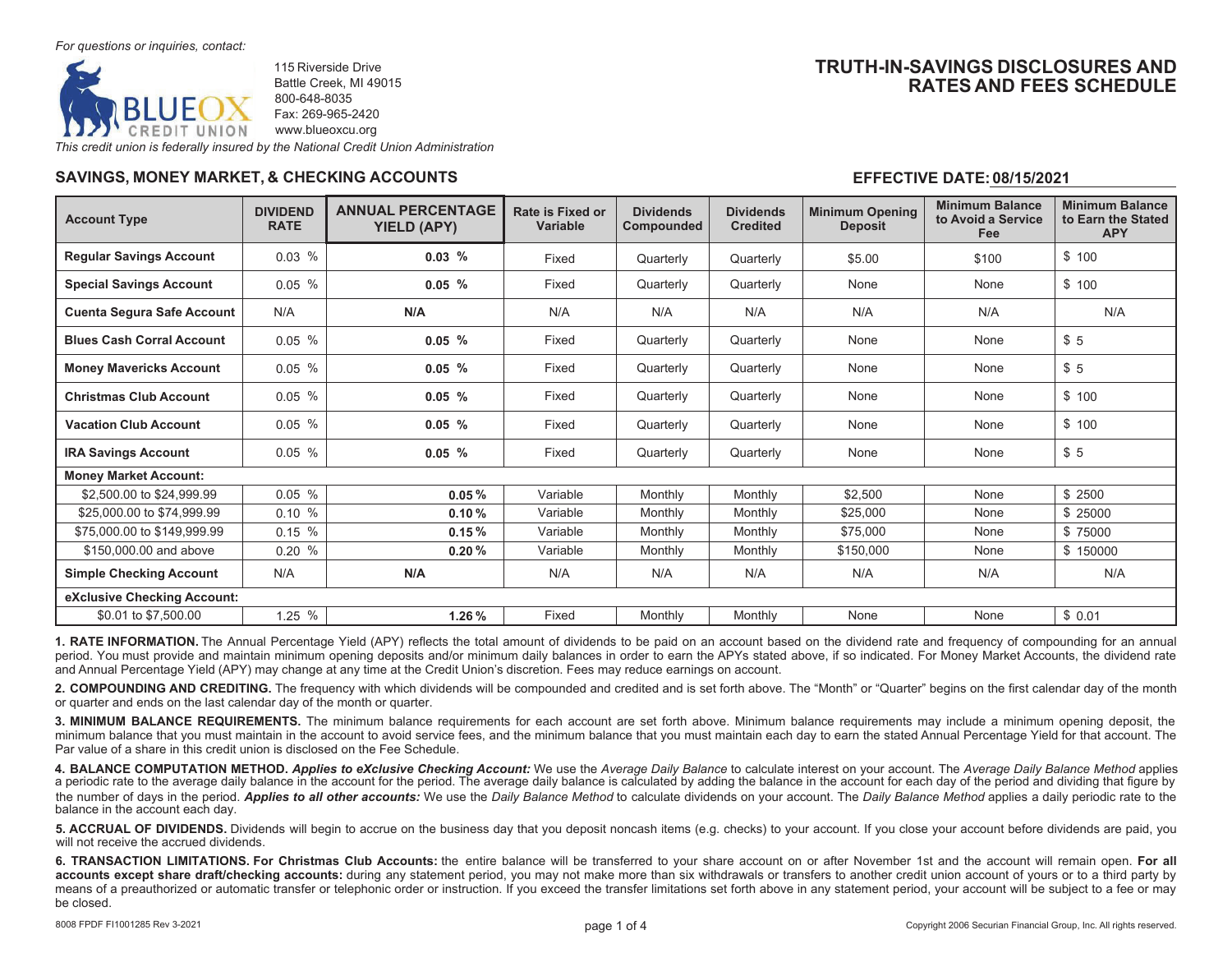

115 Riverside DriveBattle Creek, MI 49015 800-648-8035Fax: 269-965-2420www.blueoxcu.org

*This credit union is federally insured by the National Credit Union Administration*

# **CERTIFICATE ACCOUNTS**

# **TRUTH-IN-SAVINGS DISCLOSURES ANDRATES AND FEES SCHEDULE**

## **EFFECTIVE DATE: 04/01/2021**

| <b>Account Type</b>                                                                      | <b>DIVIDEND</b><br><b>RATE</b> | <b>ANNUAL PERCENTAGE</b><br><b>YIELD (APY)</b>               | <b>Rate is Fixed or</b><br><b>Variable</b> | <b>Dividends</b><br>Compounded | <b>Dividends</b><br><b>Credited</b> | <b>Minimum Opening</b><br><b>Deposit</b> | <b>Additional</b><br><b>Deposits</b> | <b>Early Withdrawal</b><br>Penalty? | <b>Renewals</b> |  |  |  |
|------------------------------------------------------------------------------------------|--------------------------------|--------------------------------------------------------------|--------------------------------------------|--------------------------------|-------------------------------------|------------------------------------------|--------------------------------------|-------------------------------------|-----------------|--|--|--|
| Regular and IRA Certificates \$500 - \$9,999.99 & Youth Certificates \$200 - \$9,999.99: |                                |                                                              |                                            |                                |                                     |                                          |                                      |                                     |                 |  |  |  |
| 3 Month                                                                                  | 0.10%                          | 0.10%                                                        | Fixed                                      | Monthly                        | Monthly                             | \$500.00*                                | <b>Not Allowed</b>                   | 90 Days Dividends                   |                 |  |  |  |
| 6 Month                                                                                  | 0.20%                          | 0.20%                                                        | Fixed                                      | Monthly                        | Monthly                             | \$500.00*                                | Not Allowed                          | 90 Days Dividends                   |                 |  |  |  |
| 12 Month                                                                                 | 0.30%                          | 0.30%                                                        | Fixed                                      | Monthly                        | Monthly                             | \$500.00*                                | Not Allowed                          | 90 Days Dividends                   | Automatic       |  |  |  |
| 18 Month                                                                                 | 0.30%                          | 0.30%                                                        | Fixed                                      | Monthly                        | Monthly                             | \$500.00*                                | Not Allowed                          | 180 Days Dividends                  | with<br>10 day  |  |  |  |
| 24 Month                                                                                 | 0.40%                          | 0.40%                                                        | Fixed                                      | Monthly                        | Monthly                             | \$500.00*                                | Not Allowed                          | 180 Days Dividends                  | grace           |  |  |  |
| 36 Month                                                                                 | 0.50%                          | 0.50%                                                        | Fixed                                      | Monthly                        | Monthly                             | \$500.00*                                | <b>Not Allowed</b>                   | 180 Days Dividends                  | period          |  |  |  |
| 48 Month                                                                                 | 0.60%                          | 0.60%                                                        | Fixed                                      | Monthly                        | Monthly                             | \$500.00*                                | Not Allowed                          | 180 Days Dividends                  |                 |  |  |  |
| 60 Month                                                                                 | 0.70%                          | 0.70%                                                        | Fixed                                      | Monthly                        | Monthly                             | \$500.00*                                | Not Allowed                          | 180 Days Dividends                  |                 |  |  |  |
|                                                                                          |                                | Regular, IRA, and Youth Certificates \$10,000 - \$24,999.99: |                                            |                                |                                     |                                          |                                      |                                     |                 |  |  |  |
| 3 Month                                                                                  | 0.10%                          | 0.10%                                                        | Fixed                                      | Monthly                        | Monthly                             | \$10,000.00                              | Not Allowed                          | 90 Days Dividends                   |                 |  |  |  |
| 6 Month                                                                                  | 0.20%                          | 0.20%                                                        | Fixed                                      | Monthly                        | Monthly                             | \$10,000.00                              | Not Allowed                          | 90 Days Dividends                   |                 |  |  |  |
| 12 Month                                                                                 | 0.30%                          | 0.30%                                                        | Fixed                                      | Monthly                        | Monthly                             | \$10,000.00                              | <b>Not Allowed</b>                   | 90 Days Dividends                   | Automatic       |  |  |  |
| 18 Month                                                                                 | 0.30%                          | 0.30%                                                        | Fixed                                      | Monthly                        | Monthly                             | \$10,000.00                              | Not Allowed                          | 180 Days Dividends                  | with            |  |  |  |
| 24 Month                                                                                 | 0.40%                          | 0.40%                                                        | Fixed                                      | Monthly                        | Monthly                             | \$10,000.00                              | Not Allowed                          | 180 Days Dividends                  | 10 day<br>grace |  |  |  |
| 36 Month                                                                                 | 0.50%                          | 0.50%                                                        | Fixed                                      | Monthly                        | Monthly                             | \$10,000.00                              | <b>Not Allowed</b>                   | 180 Days Dividends                  | period          |  |  |  |
| 48 Month                                                                                 | 0.60%                          | 0.60%                                                        | Fixed                                      | Monthly                        | Monthly                             | \$10,000.00                              | Not Allowed                          | 180 Days Dividends                  |                 |  |  |  |
| 60 Month                                                                                 | 0.70%                          | 0.70%                                                        | Fixed                                      | Monthly                        | Monthly                             | \$10,000.00                              | Not Allowed                          | 180 Days Dividends                  |                 |  |  |  |
|                                                                                          |                                | Regular, IRA, and Youth Certificates \$25,000 - \$74,999.99: |                                            |                                |                                     |                                          |                                      |                                     |                 |  |  |  |
| 24 Month                                                                                 | 0.40%                          | 0.40%                                                        | Fixed                                      | Monthly                        | Monthly                             | \$25,000.00                              | Not Allowed                          | 180 Days Dividends                  | Automatic       |  |  |  |
| 36 Month                                                                                 | 0.50%                          | 0.50%                                                        | Fixed                                      | Monthly                        | Monthly                             | \$25,000.00                              | <b>Not Allowed</b>                   | 180 Days Dividends                  | with            |  |  |  |
| 48 Month                                                                                 | 0.60%                          | 0.60%                                                        | Fixed                                      | Monthly                        | Monthly                             | \$25,000.00                              | <b>Not Allowed</b>                   | 180 Days Dividends                  | 10 day<br>grace |  |  |  |
| 60 Month                                                                                 | 0.70 %                         | 0.70%                                                        | Fixed                                      | Monthly                        | Monthly                             | \$25,000.00                              | Not Allowed                          | 180 Days Dividends                  | period          |  |  |  |
| Regular, IRA, and Youth Certificates \$75,000 and above:                                 |                                |                                                              |                                            |                                |                                     |                                          |                                      |                                     |                 |  |  |  |
| 24 Month                                                                                 | 0.40%                          | 0.40%                                                        | Fixed                                      | Monthly                        | Monthly                             | \$75,000.00                              | Not Allowed                          | 180 Days Dividends                  | Automatic       |  |  |  |
| 36 Month                                                                                 | 0.50%                          | 0.50%                                                        | Fixed                                      | Monthly                        | Monthly                             | \$75,000.00                              | Not Allowed                          | 180 Days Dividends                  | with            |  |  |  |
| 48 Month                                                                                 | 0.60%                          | 0.60%                                                        | Fixed                                      | Monthly                        | Monthly                             | \$75,000.00                              | <b>Not Allowed</b>                   | 180 Days Dividends                  | 10 day<br>grace |  |  |  |
| 60 Month                                                                                 | 0.70%                          | 0.70%                                                        | Fixed                                      | Monthly                        | Monthly                             | \$75,000.00                              | Not Allowed                          | 180 Days Dividends                  | period          |  |  |  |

#### **\*Minimum Opening Deposit for Youth Cedrtificate is \$200.00.**

**1. RATE INFORMATION.** The Annual Percentage Yield (APY) reflects the total amount of dividends to be paid on an account based on the dividend rate and frequency of compounding for an annual period. The dividend rate and Annual Percentage Yield (APY) are fixed and will be in effect for the initial term of the account. The rates for Renewals shall be those rates in effect at the time of renewal. The APY stated is based on the assumption that dividends will remain on deposit until maturity; a withdrawal of dividends will reduce earnings. Fees may reduce earnings on account.